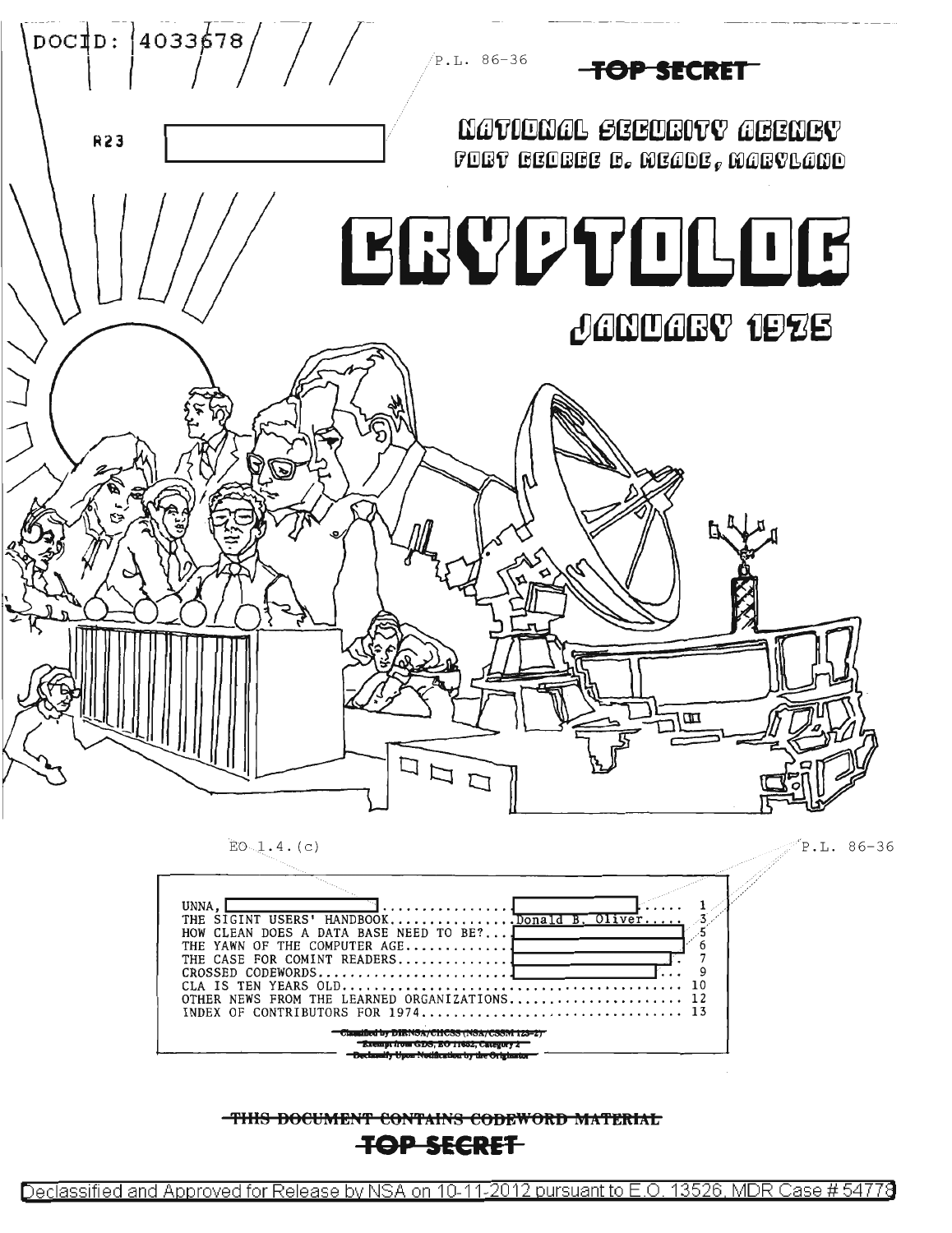TOP SECRET

# CEVPTOLOC

Published Monthly by P1, Techniques and Standards,

for the Personnel of Operations

| VOL. II | NO. | ᅩ | JANUARY 1975 |  |
|---------|-----|---|--------------|--|
|         |     |   |              |  |

PUBLISHER

 $-1$ 

 $\sim 10$ 

WILLIAM LUTWINIAK

 $\frac{1}{2} \left( \frac{1}{2} \frac{1}{2} \frac{1}{2} \frac{1}{2} \frac{1}{2} \frac{1}{2} \frac{1}{2} \frac{1}{2} \frac{1}{2} \frac{1}{2} \frac{1}{2} \frac{1}{2} \frac{1}{2} \frac{1}{2} \frac{1}{2} \frac{1}{2} \frac{1}{2} \frac{1}{2} \frac{1}{2} \frac{1}{2} \frac{1}{2} \frac{1}{2} \frac{1}{2} \frac{1}{2} \frac{1}{2} \frac{1}{2} \frac{1}{2} \frac{1}{2} \frac{1}{2} \frac{1}{2}$ 

 $\sim$ 

#### BOARD OF EDITORS

| Editor in Chief  Doris Miller (5642s)            |                         |  |
|--------------------------------------------------|-------------------------|--|
| Collection                                       | $P.L. 86-36$<br>(3571s) |  |
| Cryptanalysis                                    | (8025s)                 |  |
| Language                                         | (5236s)                 |  |
| Machine Support                                  | (3321s)                 |  |
| Special Research Vera R. Filby (7119s)           |                         |  |
| Traffic Analysis William J. Jackson, Jr. (3369s) |                         |  |
| Art Editor                                       |                         |  |
| * * * * *                                        |                         |  |
|                                                  |                         |  |
| Editor for December !                            |                         |  |

TOP SECRET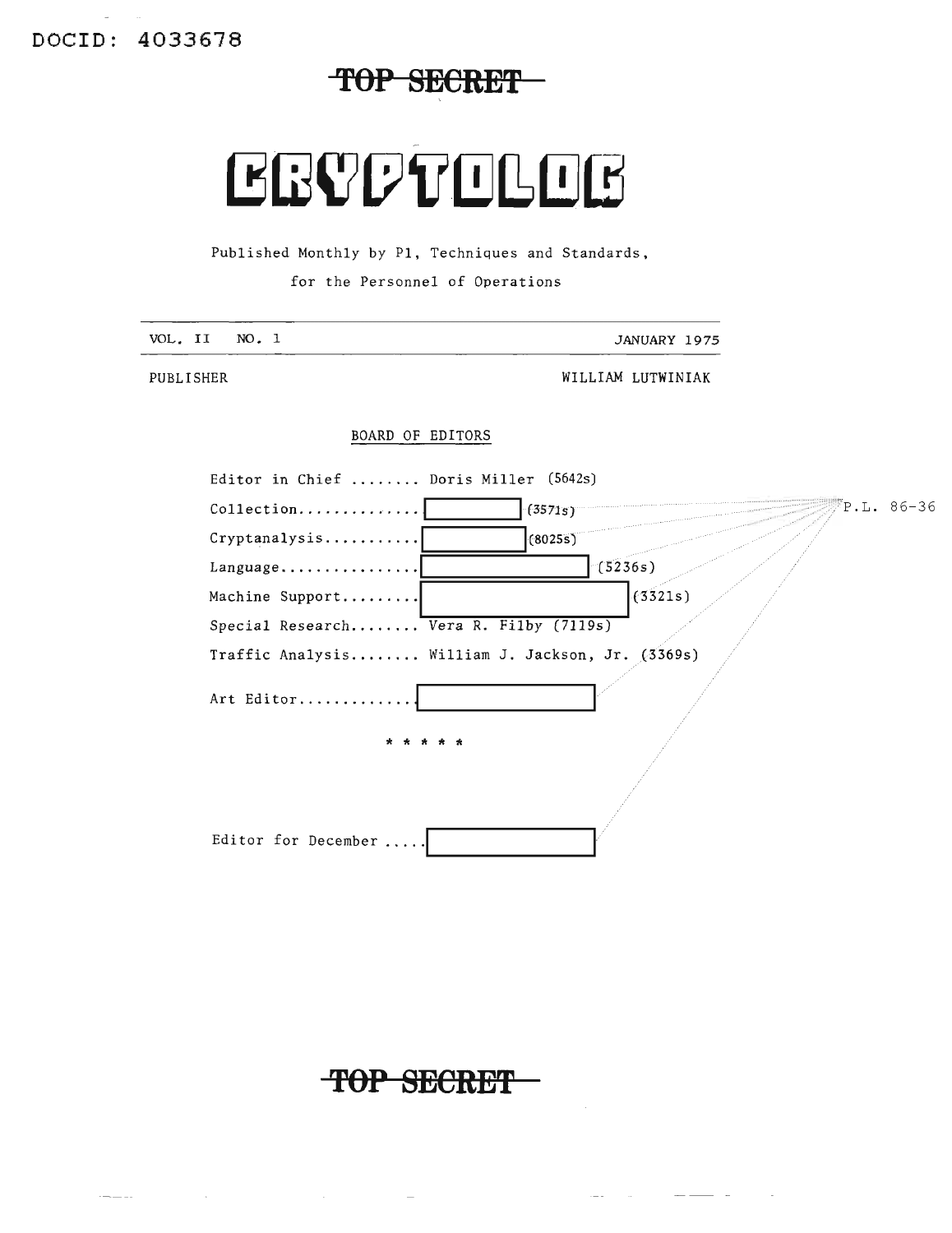|                                                                                                                                                                                                                                                                                                                                                                                                                                                                                                                                                                                                                                                                                                                                                                                                                                                                                                                                                                                                                                                                                                                                                                                        | MECHEDIA DI S                                       | P.L. 86-36                                                                                                                                                                                                                                                                                                                                                                                                                                                                                                                           |
|----------------------------------------------------------------------------------------------------------------------------------------------------------------------------------------------------------------------------------------------------------------------------------------------------------------------------------------------------------------------------------------------------------------------------------------------------------------------------------------------------------------------------------------------------------------------------------------------------------------------------------------------------------------------------------------------------------------------------------------------------------------------------------------------------------------------------------------------------------------------------------------------------------------------------------------------------------------------------------------------------------------------------------------------------------------------------------------------------------------------------------------------------------------------------------------|-----------------------------------------------------|--------------------------------------------------------------------------------------------------------------------------------------------------------------------------------------------------------------------------------------------------------------------------------------------------------------------------------------------------------------------------------------------------------------------------------------------------------------------------------------------------------------------------------------|
|                                                                                                                                                                                                                                                                                                                                                                                                                                                                                                                                                                                                                                                                                                                                                                                                                                                                                                                                                                                                                                                                                                                                                                                        | bv                                                  | P.L. 86-36                                                                                                                                                                                                                                                                                                                                                                                                                                                                                                                           |
| n his article<br>in the September '74 issue of CRYPTOLOG,<br>Derek Craig succinctly stated a pressing problem.<br>According to the gloomy prognostications of<br>certain writers, the British banking system is<br>already balanced precariously on deposits of<br>Arab wealth which can be redeemed at any moment.<br>The daily newspapers report that Arab efforts to<br>acquire Lockheed Aircraft Corporation have been<br>forestalled. Rumors of an impending purchase of<br>IBM by Arab interests are denied. Arab wealth<br>has already begun to insinuate itself into the<br>fabric of Western economies at some very sensi-<br>tive spots.<br>The situation bears watching. The economies<br>of Britain and the United States, foundering un-<br>der the forces of shortages, recession, inflation,<br>and domestic despair, are vulnerable to disrup-<br>tion, and the Arabs seem not averse to creating<br>mischief.<br>"It is critical," says Mr. Craig, "for<br>United States policy makers to know how<br>UNNA <sup>"</sup><br>*Ed. note: This is not an acronym, as you<br>might suppose, but an R task covername. The<br>pronunciation most often heard here is "Oona." | tory.<br>remaining entries;<br>address;<br>address; | All the AP requires is a properly ordered direc-<br>In addition to the "search" function, the<br>AP can, under computer control, do the following:<br>Add an entry to core, in proper order;<br>Delete an entry from core, and adjust $1.4. (c)$<br>$P.L. 86-36$<br>Read an entry from a designated core<br>Write a word into a designated core<br>Clear core (put all 1's into all of core).<br>UNNA was designed and developed in R33, with<br>C65 contributing to software development. The<br>device underwent engineering tests |
|                                                                                                                                                                                                                                                                                                                                                                                                                                                                                                                                                                                                                                                                                                                                                                                                                                                                                                                                                                                                                                                                                                                                                                                        | Jan 75 * CRYPTOLOG * Page 1                         |                                                                                                                                                                                                                                                                                                                                                                                                                                                                                                                                      |

 $\mathcal{F}^{\mathcal{G}}_{\mathcal{G}}$  and  $\mathcal{F}^{\mathcal{G}}_{\mathcal{G}}$  and  $\mathcal{F}^{\mathcal{G}}_{\mathcal{G}}$  and  $\mathcal{F}^{\mathcal{G}}_{\mathcal{G}}$  $\mathcal{L}_{\mathcal{A}}$  , and  $\mathcal{L}_{\mathcal{A}}$  , and  $\mathcal{L}_{\mathcal{A}}$  , and  $\mathcal{L}_{\mathcal{A}}$ 

 $\frac{1}{2} \left( \frac{1}{2} \right) \left( \frac{1}{2} \right) \left( \frac{1}{2} \right) \left( \frac{1}{2} \right) \left( \frac{1}{2} \right) \left( \frac{1}{2} \right) \left( \frac{1}{2} \right) \left( \frac{1}{2} \right) \left( \frac{1}{2} \right) \left( \frac{1}{2} \right) \left( \frac{1}{2} \right) \left( \frac{1}{2} \right) \left( \frac{1}{2} \right) \left( \frac{1}{2} \right) \left( \frac{1}{2} \right) \left( \frac{1}{2} \right) \left( \frac$ 

 $\mathcal{L}^{\mathcal{L}}$ 

 $\mathcal{L}^{\text{max}}_{\text{max}}$  and  $\mathcal{L}^{\text{max}}_{\text{max}}$  $\alpha$  is a second constant  $\alpha$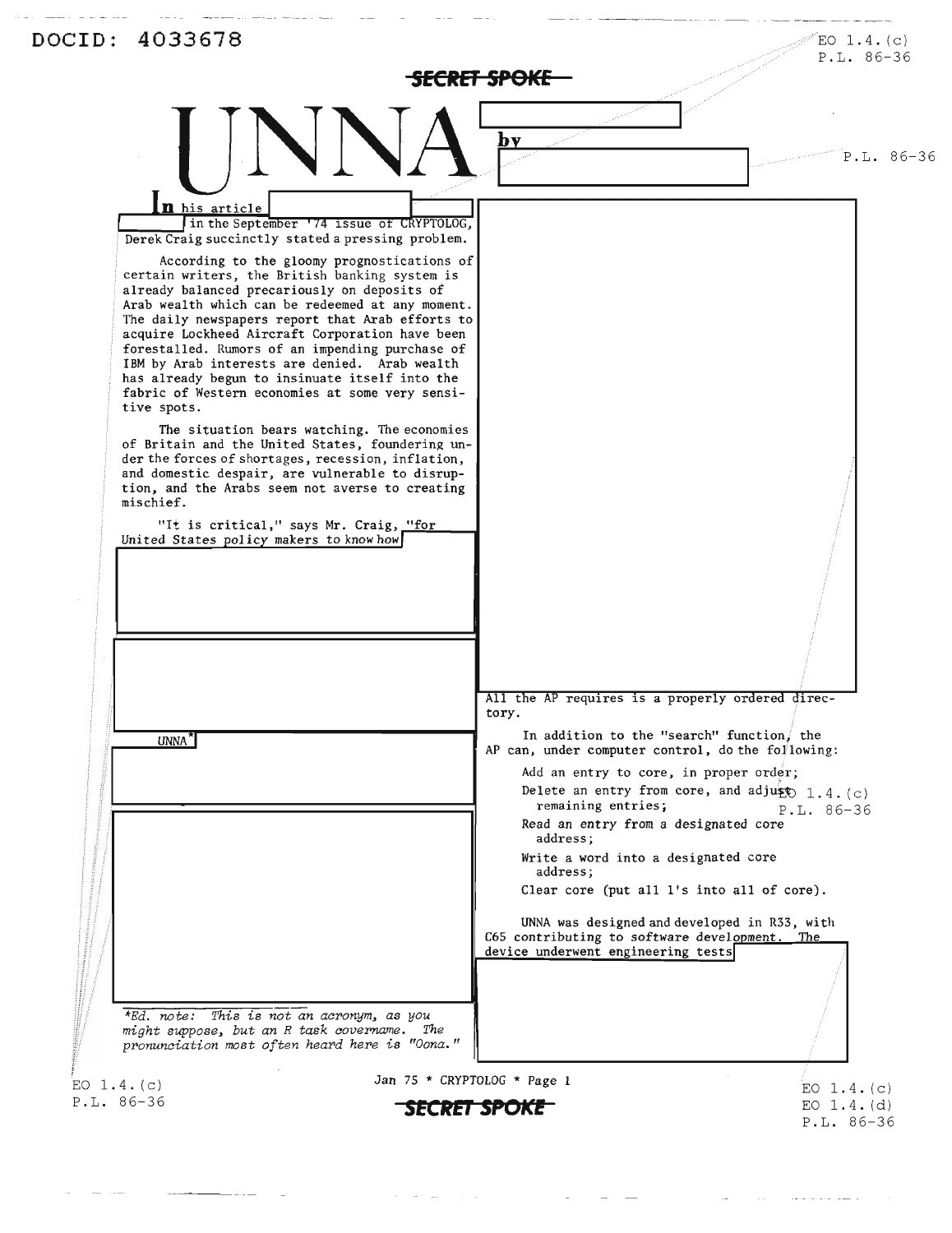

Jan 75 \* CRYPTOLOG \* Page 2

**SECRET SPOKE**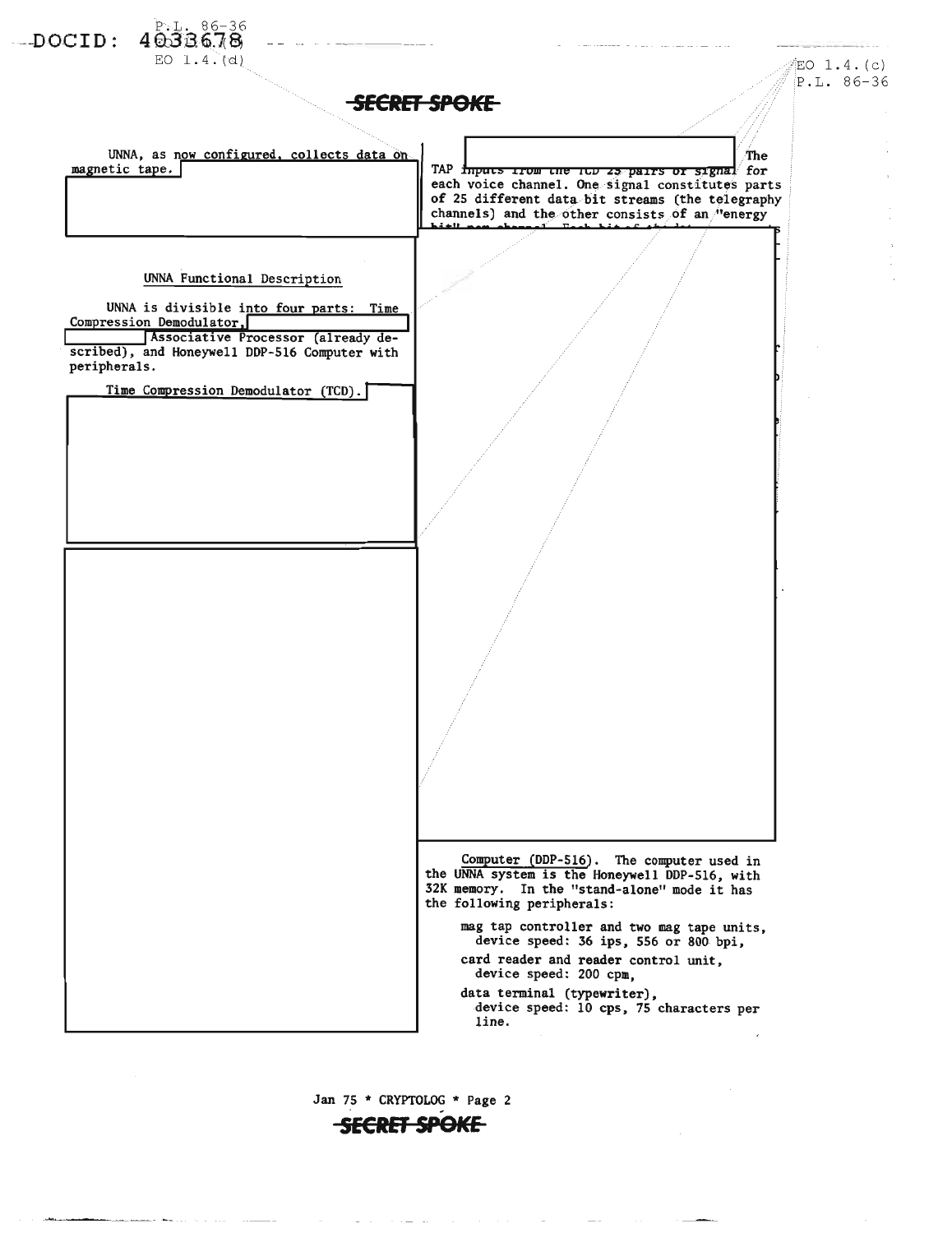### SECRET SPOKE

(SECRET SPOKE)

# **the SIGINT USERS' HANDBOOK or: what's an Ishtar?**

**R**ew NSA employees are aware that since April 1974 a growing body of SIGINT-re1ated information has been appearing under the title SIGINT Users' Handbook. Inasmuch as it is distributed narrowly in-house, even within the DDO organization, and is essentially "uncoordinated," few analysts know that it exists. This should not be surprising, however, as the Hand-book's title advises that it is intended for<br>the delectation of SIGINT *users* (also known as the delectation of SIGINT users (also known as consumers or customers) rather than SIGINT producers.

There have been two relatively similar predecessors to the Handbook--a long-lived series titled the "INFOCON" (Information for Consumers) and another series called "Notice to Users" (the latter being an interim step between the INFOCON and the present Handbook). Like the MUSSO system and certain other current vehicles of NSA direction, the INFOCON program suffered from lack of staff attention, iack of interest on the part of NSA managers, and a degree of executive resistance to the whole idea. For whatever reasons, INFOCONs became tired, outof-date, and of little value to those they were intended to serve. Only the users of SIGINT and those most intimately involved with them, NSA field elements, tried--unsuccessfully--to breathe life into the moribund body.

With the development of a system of United States Signals Intelligence Directives (USSID) which changed, and reflected changes in, the ways we supported the outside world, it was obvious to the SIGINT Directives element (now V13) that the INFOCONs should be reissued or wiped out.

A home for them was hard to find. The old P2 organization, which included a "customer relations" function, felt that PI ought to do something. PI allowed as how the effort was "educational," and the National Cryptologic

# **donald b. oliver, v2**

School should pick it up. The School was unimpressed with that argument. P2 finally got the job, but couldn't come to grips with the major policy issue as to whether an entire package must be presented to the users or whether the job could be done piecemeal. Because of this, little was done.

To be fair, however (as I can be occasionally), there was some executive resistance to perpetuating a body of SIGINT information in a formal, structured sense for the education of readers of product or the beneficiaries of SIG-INT support. This view was based on the entirely reasonable position that the more users knew of "SIGINT Production Information" (see USSID 300), the more likely they would be to act to take over the responsibility of DIRNSA to manage the SIGINT activities of the United States. It was the view of some executives that little information about *SIaINT* need be in the hands of the users, and that what was needed could be handled by ad hoc memoranda. letters. and messages.

As is normal, of course, and as soon as it was convenient and safe, this policy guidance was ignored, and the SIGINT Users' Handbook was developed by V2 (now  $\overline{V12}$ ).

To a large extent the rationale for the Handbook is the same as for Cryptologic Support Groups. Each has a task of "interpreting SIGINT," advising the user how and in what form product and other SIGINT support can be made available to him, and, in a generally nontechnical context, explaining to him the methodologies, procedures, conventions and systems by which SIGINT is produced and distributed. Particularly within the military community, it has long been true that intelligence assignments are short, and the opportunity and inclination to study and understand the arcane ways of the US SIGINT System are limited.

Jan 75 \* CRYPTOLOG \* Page 3 **SECRET SPOKE**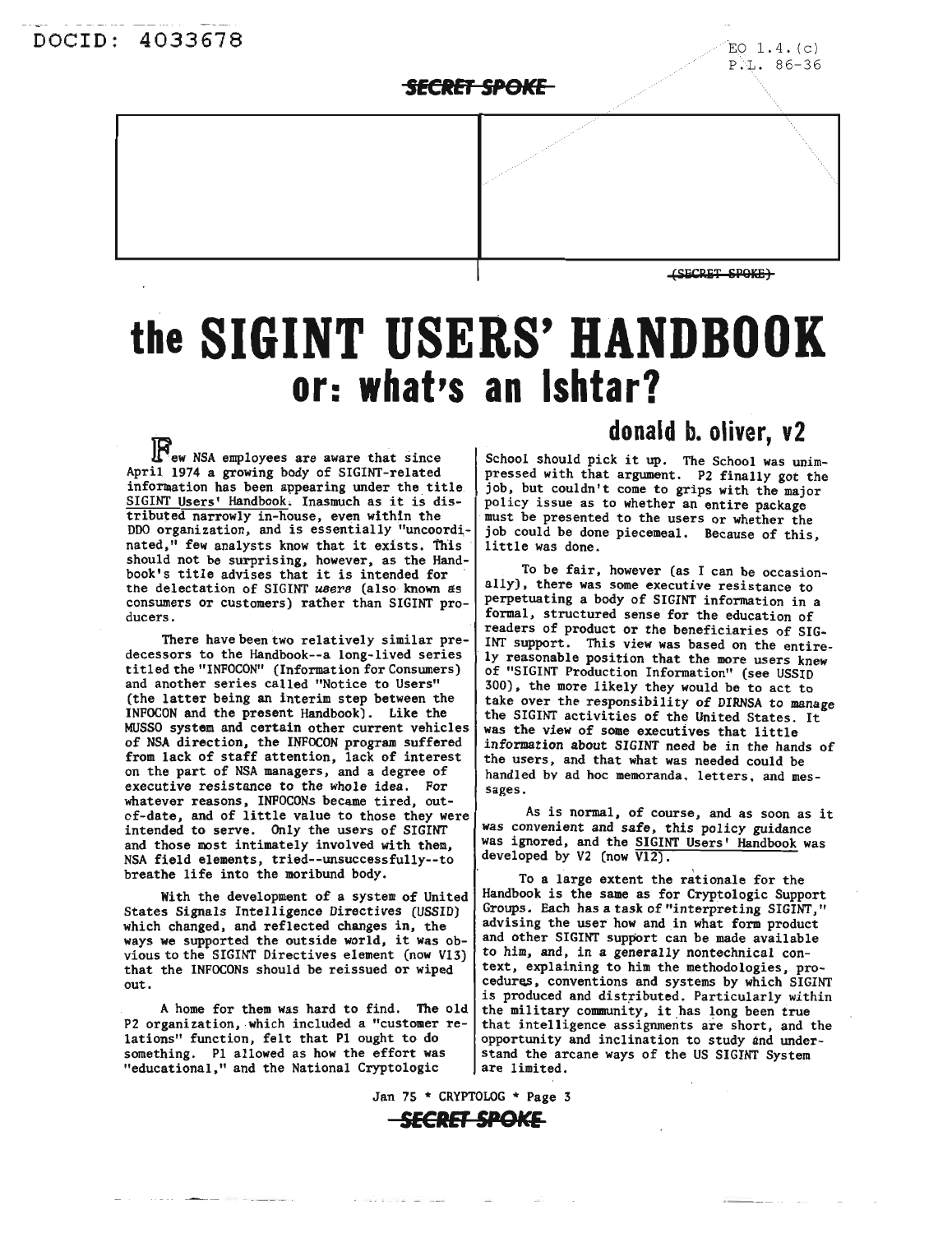### <del>CONFIDENTIAL</del>

courageous and feisty since it competes (successfully) with DoD Manual 5200.17 (M2) and CIA's Communications Intelligence Security Regulation in this regard. of V12,<br>the Handbook scribe, is rearriess and overcomes all obstacles.

The Handbook has become a "best seller" in the user community. DIA conducted a survey of DoD SIGINT users last summer and observed:

"The SIGINT Users' Handbook is a very valuable guide for all SIGINT users, particularly intelligence analytical personnel. Experienced analysts find the Handbook a very useful reference document; it is invaluable to the new or inexperienced analyst as an information guide and tool relevant to SIGINT operations. In this vein, it can be used for indoctrinating new personnel relative to the various SIGINT reporting vehicles, retrieval systems, general composition of SIGINT product and concepts of SIGINT support and operations. The Handbook can be viewed as the SIGINT 'primer,' and for the new or unindoctrinated, supplements knowledge of SIGINT acquired through the NSA orientation/ familiarization courses."

A word of caution. Although geared to the USSIDs, the Handbook is not a suitable replacement for those documents in respect to SIGINT producers. Nor should it be used as a reference work to pass tests.

If you would like to review the Handbook. or if you have subjects which you believe are candidates for inclusion therein. I suggest that you call or visit  $(cxt. 5283s).$ 

> $P.L. 86-36$ -(CONFIDENTIAL/INCCO)

PIP ODRYPTE NI TYPI

Jan 75 \* CRYPTOLOG \* Page 4

PROGRAMMERS AND BOOKBREAKERS PLEASE NOTE: The "Checklist for Programmers of Machine Support Tools for Bookbreaking" by Katharine Swift and (8 pages) is now available. Copies<br>can be obtained from P16, 3W070,

ext. 3045s.

LEARNING CENTER OPEN IN NEW LOCATION. The Learning Center in OPS 1 has been relocated to Room 2W165 and its capacity more than doubled. Hours are 0700 to 2100, Monday through Friday. Self-paced courses are available in effective reading, writing, speaking and listening; basic

digital computer theory, electronic data processing, computer systems performance, slide rule operation; refresher courses in algebra and transistors; courses in English as a second [ language and women in management.



HELP WANTED. Among a number of things in which the National Security Agency is interested is ELINT. Yet CRYPTOLOG has never had a word about it, except perhaps in passing. I will accept part of the blame for that, as I just do not know enough about the subject. There is a vast number of people, however, even in CRYPTOLOG's readership, who do know enough about the subject to educate the rest of us. Please let me have something on this subject. Collection Editor.

-CONFIDENTIAL/INCCO)

EO  $1.4.(c)$ 

**CONFIDENTIAL HANDLE VIA COMINT CHANNELS ONLY** 

EO  $1.4. (c)$ P.L. 86-36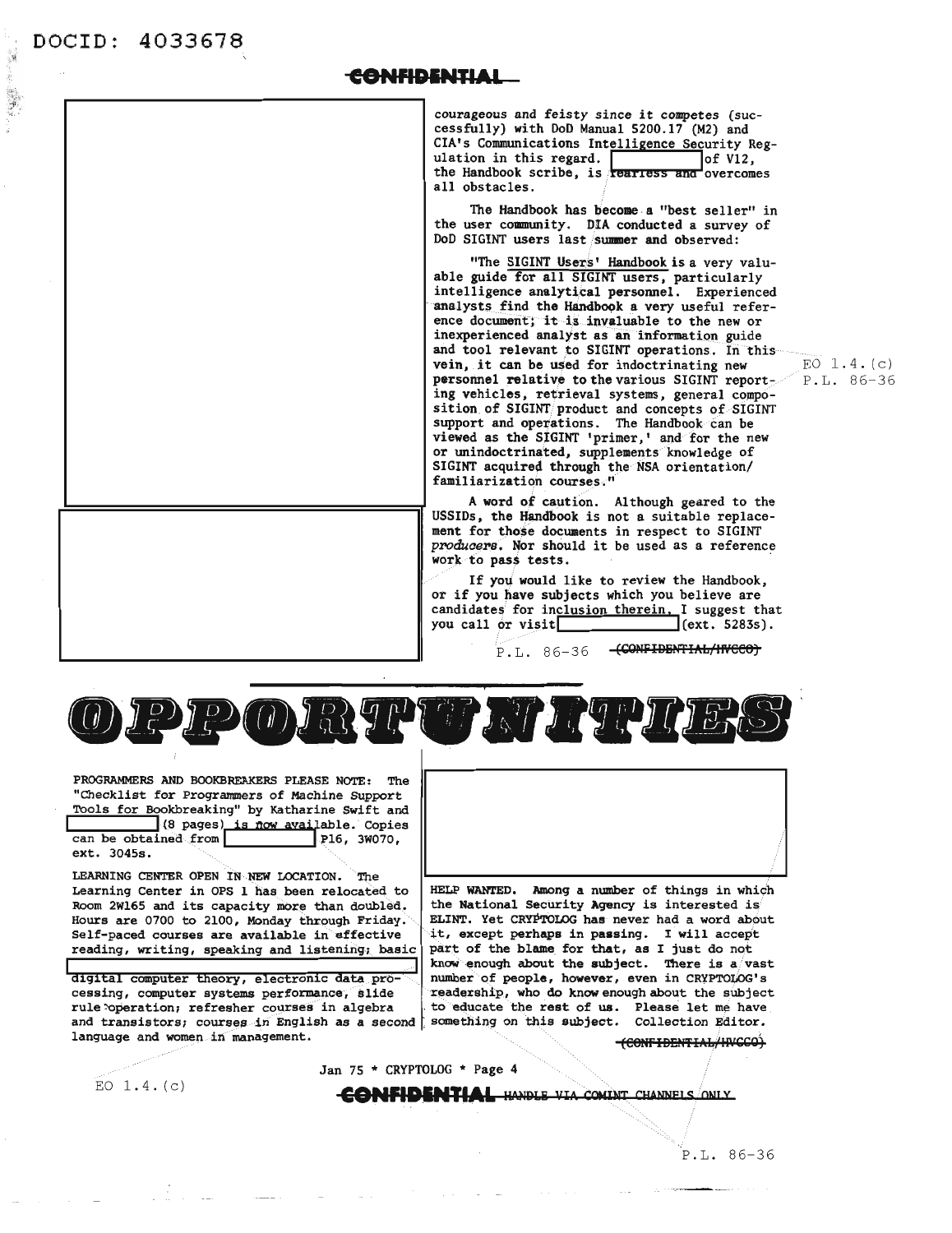**CONFIDENTIAL**

# **HOW CLEAN DOES A BASE NEED TO BE 1**

P.L. 86-36

ne of the first things one learns about computers is that they require a much higher order of accuracy in the material they manipulate than do comparable "human" processes. One learns to pay an extra measure of tribute in the' form of added proofreading or other forms of quality control, so that the input is "clean" enough for the computer to handle.

After a while, as the novelty wears off, it sometimes occurs to one that not all of the data needs to be so awfully clean. If we expect to sort or retrieve on <sup>a</sup> particular field or data element, then that field or data element should be clean and garble-free; but if a neighboring item is never (well--almost never) used as a control for sorting and retrieving, then it only needs to be as garble-free as people need. Quite clearly, if only half of your data elements really need quality control, then some of that manpower now spent scrubbing each little data element might be diverted to other tasks.

It is possible to imagine categorizing data elements as "first order" if they need to be "computer clean," and as "second order" if they only need to be "people clean."

In this day of great monolithic data bases, however, the use of varying quality levels can cause troubles, however laudable their manpower savings may be. Astory "from life" will illustrate

Some years ago, during the Vietnam War, we found ourselves receiving two streams of electrical material from the sites in the field, and both streams were used to feed computer processes

The second was a cryptanalytic stream.

The specific details of these processes belong to another story (or series of stories). The point here is that there came a time when there was an operational need to identify which  $messages$ 

**<sup>I</sup> <sup>I</sup>** It should have been easy. Neither system was new, and both had been work· ing for quite a while with reasonable success. (Success is a relative term; there were always problems, sometimes earth-shaking problems, but by and large, the systems did work.)

It took <sup>a</sup> while to find out why, but after <sup>a</sup> time the answer became clear. Evidently the people at the sites, knowingly or unknowingly, practiced different levels of quality control<br>on the various data elements.

All of which suggests several thoughts.

Garble rates can often be determined, at least approximately, by machine. Certainly differential garble rates can be (Field 1 has more or fewer garbles per thousand than Field 2). If data bases which now exist were measured to show which data elements were "cleanest" and which were "dirtiest" (perhaps arrayed in  $\mathbf{a}_{\overline{\text{BO}}}^i$  1.4. (c) sort of quality hierarchy),  $\overline{\text{P.L. 86-36}}$ 

- $\triangle$  the unwary might be warned off using the data base for sorting or controlling on the wrong (dirtiest) data elements;
- $*$ hit thresholds might have to be lowered when dealing with "dirty" elements, even at the expense of wading through more "garbage" output;
- managers might better understand the manpower costs of various control strategies;

but also:

 $*$ we might decide that great monolithic data bases are not always the answer when one must work with <sup>a</sup> variety of data sources having widely different notions of which items are "important."

(CONFIDENTIAL/INCCO)

Jan 75 \* CRYPTOLOG \* Page 5

**CONFIDENTIAL** HANDLE VIA COMINT CHANNELS ONLY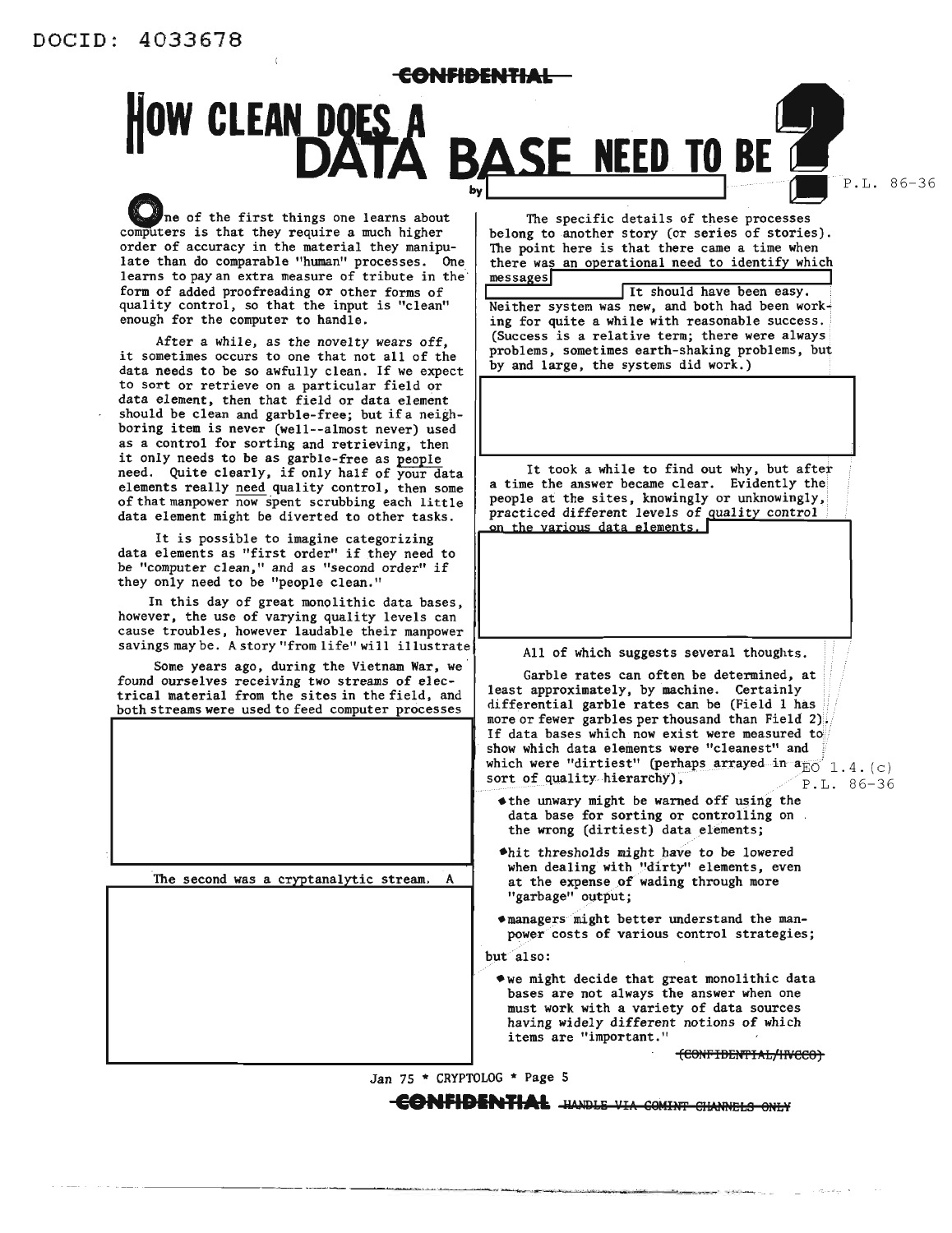# THE **CDMPUTER RGE**

 $\frac{1}{2}$   $\frac{1}{2}$   $\frac{1}{2}$   $\frac{1}{2}$   $\frac{1}{2}$   $\frac{1}{2}$   $\frac{1}{2}$   $\frac{1}{2}$   $\frac{1}{2}$   $\frac{1}{2}$   $\frac{1}{2}$   $\frac{1}{2}$   $\frac{1}{2}$   $\frac{1}{2}$   $\frac{1}{2}$   $\frac{1}{2}$   $\frac{1}{2}$   $\frac{1}{2}$   $\frac{1}{2}$   $\frac{1}{2}$   $\frac{1}{2}$   $\frac{1}{2}$   $\$ 

where the computer systems to aid our computer systems to aid our analysts. The fact is, we have had to turn to these no secret that NSA has become have had to turn to these<br>systems in order to handle the

increasing volume of work, that grows more sophisticated while our peoplepower is shrinking. But this dependence on computer systems has not been without its drawbacks and frustrations. I'd like to call your attention to one of these.

5

It's bad enough that the (expletive deleted) computers are down several times a day, but that's something we have been conditioned to expect. The real crime being perpetrated on systems users in NSA is far more difficult to adapt to. It is the dreadful excuse given in accompaniment of each system failure or blowup.

"Power problem on the platform," some anonymous voice monotones to you over the phone. Or worse still, "Don't know. The --- Representative's looking at it now." I ask you, where's the satisfaction in explanations like these?! We users are looking for a salve, and instead we receive the same infuriating excuses time after time.

Well, I have a suggestion (worked out while awaiting the reactivation of a lifeless terminal). Let's have a contest. Users will send in their nominations for reasons to explain the systems failures. The best of these will be selected for play on taped telephone messages. Naturally these will have to be changed several times a day, coinciding with the actual systems failures. We could even institute a method whereby after the message ended the caller would have 20 seconds of the tape to vent his frustrations as a system user. This suggestion could pay for itself because NSA would then accumulate all these 20-second rages into  $18\frac{1}{2}$ -minute segments and sellthem to GSA, who would play them on tape decks hidden in statues, to keep pigeons at a respectful distance. Or better yet--what NSA walker hasn't wished for a way to prevent birds from "roosting" (you've got another name for it?) along the covered portions of our sidewalks? Cleaning bills alone could offset the expense of this suggested application.

Now, just to show you what I have in mind as the type of excuse that users are looking for, here are several examples:

1. In accordance with provisions of the Fair Labor Standards, the computer is at lunch.

Jan 7S \* CRYPTOLOG \* Page 6

2. When we fed all NSA's Regs and Procedures into core, the computer blew up. ~~~;:-:\ .<br>33

> 3. Unfortunately the GSA standby crew just stood by.

4. An enraged bull gored the CPU and all the electrons leaked out.

5. The main frame's been recalled by the manufacturer. There's some problem with the MAYBE  ${\tt gates}$ .



7. The orthodontist is here now, trying to correct the computer's overbyte.

Sure, I realize that this suggestion isn't going to keep our systems up any more of the time than they are up now. But at least users can be provided with a



years.

6. An amorous elephant tried to mate with the CPU. We expect a doubling of processing capability in about two

slight diversion from this irksome and perplexing problem. Maybe, too, the competition to get an excuse accepted will increase systems utilization, reduce sick leave, and improve morale. (That last "e" was changed from "5" by the censor.) We would require hundreds of excuses per week, so conceivably everyone in the Agency could eventually win.

Anyway, what could it cost NSA to offer <sup>a</sup>



token prize for an accepted excuse? I think our people would be satisfieu with a hammer, a chisel, and a slab of rock. Then they could create their own data files.

-----\_.-\_..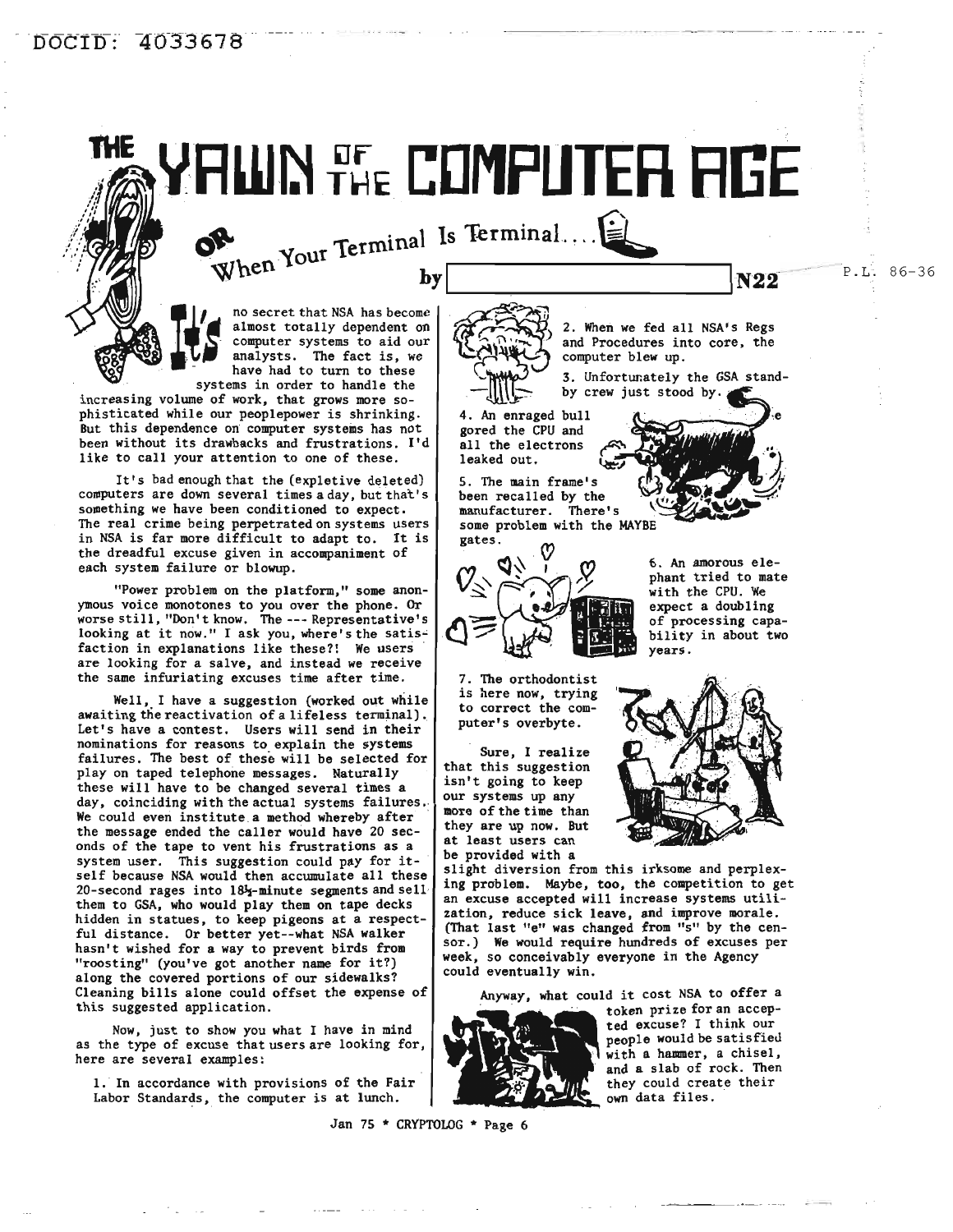TOP SECRET **UMBRA** 

# **TASE FOR COMINT READERS**

The following article (with some footnotes which have been omitted here) originally appeared in QRL in May 1971. For other views on this subject see the June 197<del>1 R</del>eyword and the August 1971 QRL.

**Al** the time of this writing, I have participated in the preparation and grading of four Spanish-language Professionalization Qualification Examinations and have seen more than half of the examinees flunk one or more parts. A few people have expressed the opinion that the high failure rate stems from the fact that the test was too hard. Depending on how you choose to define the expression "too hard," they may be right.

The committee charged with making the exam and grading it started from the assumption that being a qualified Spanish linguist at NSA *is* a hard job. A true "professional" should be able to handle any kind of Spanish material that comes at him--from any country, on any reason-<br>able topic,<br>in good able topic, in good condition or corrupt, written or spoken, etc., etc. Perhaps any test that tried to prove a person's capabilities in all those respects might be called "too hard," but the ability to handle those topics and types of traffic differentiates an NSA linguist from other linguists.. and there are people who can deal with those various problems; this fact can be attested by the large number of people who have managed to pass the PQE despite its difficulty.

With Spanish, the problem is complicated by the number of countries using the language' (most of which have some particularly irksome

As lovely as it sounds, it is totally impractical because it would actually slow down production while old-timers--assuming that they hadn't been transferred to another section to learn something else--took time from their work to explain things to the "new boy"; supervisors would be justifiably reluctant to transfer qualified linguists out to pick up new skills while getting a bunch of unskilled people to teach; even the linguists involved would object to spending time to learn something and just when they're gaining proficiency in it they'll have to leave it and go learn something else; in addition, the constant shifting and acquisition of new bosses might hinder their chances for promotion.

All of these disadvantages seem to outweigh the advantage of having a corps of well-versed linguists. I think it goes without saying that such a nucleus of all-around linguists is certainly a good thing to have, but it just isn't a good thing to go to all the trouble of getting one.

Another possible method of familiarizing linguists with all the sorts of problems they're likely to encounter in a given language is to have a division or group training office which prepares a broad course to teach the requisite subiects. using material from a number of sources,

| (most of which have some particularly irksome<br>Naturally, this material<br>national usage--telegraphic abridgement, voca-<br>would be arranged in order of difficulty, start-<br>$bulary$ , abbreviations, etc.).<br>ing out with easy and uncorrupt text and advanc-<br>ing into more telegraphic styles, first without<br>and then with garbles.<br>EO $1.4.$ (c)<br>Problems involved in having such a course. $L. 86-36$<br>include: whether or not it actually includes all<br>the types of material required; whether the<br>amount of time allotted to the various topics is<br>adequate; whether all the people who should take<br>it do so (or are allowed to by supervisors who<br>hate to take people away from production, even<br>for a course which might improve output); whether<br>taking such a course should be a prerequisite<br>for taking a PQE; whether the grading is too<br>strict or too lenient; whether the course content<br>is changed and updated from time to time; and<br>the obvious question: How many people who take<br>the course subsequently go on to pass all parts<br>of a Professionalization Qualification Examina-<br>tion? (This may seem like an "obvious" question,<br>but it's hardly a fair one, since that isn't<br>really what such a course should be designed for;<br>however, one might be tempted to consider the PQE<br>as a way of verifying the effectiveness of the<br>course). | by the number of countries using the language |  |
|-----------------------------------------------------------------------------------------------------------------------------------------------------------------------------------------------------------------------------------------------------------------------------------------------------------------------------------------------------------------------------------------------------------------------------------------------------------------------------------------------------------------------------------------------------------------------------------------------------------------------------------------------------------------------------------------------------------------------------------------------------------------------------------------------------------------------------------------------------------------------------------------------------------------------------------------------------------------------------------------------------------------------------------------------------------------------------------------------------------------------------------------------------------------------------------------------------------------------------------------------------------------------------------------------------------------------------------------------------------------------------------------------------------------------------------------------|-----------------------------------------------|--|
|                                                                                                                                                                                                                                                                                                                                                                                                                                                                                                                                                                                                                                                                                                                                                                                                                                                                                                                                                                                                                                                                                                                                                                                                                                                                                                                                                                                                                                               |                                               |  |
|                                                                                                                                                                                                                                                                                                                                                                                                                                                                                                                                                                                                                                                                                                                                                                                                                                                                                                                                                                                                                                                                                                                                                                                                                                                                                                                                                                                                                                               |                                               |  |
|                                                                                                                                                                                                                                                                                                                                                                                                                                                                                                                                                                                                                                                                                                                                                                                                                                                                                                                                                                                                                                                                                                                                                                                                                                                                                                                                                                                                                                               |                                               |  |
|                                                                                                                                                                                                                                                                                                                                                                                                                                                                                                                                                                                                                                                                                                                                                                                                                                                                                                                                                                                                                                                                                                                                                                                                                                                                                                                                                                                                                                               |                                               |  |
|                                                                                                                                                                                                                                                                                                                                                                                                                                                                                                                                                                                                                                                                                                                                                                                                                                                                                                                                                                                                                                                                                                                                                                                                                                                                                                                                                                                                                                               |                                               |  |
|                                                                                                                                                                                                                                                                                                                                                                                                                                                                                                                                                                                                                                                                                                                                                                                                                                                                                                                                                                                                                                                                                                                                                                                                                                                                                                                                                                                                                                               |                                               |  |
|                                                                                                                                                                                                                                                                                                                                                                                                                                                                                                                                                                                                                                                                                                                                                                                                                                                                                                                                                                                                                                                                                                                                                                                                                                                                                                                                                                                                                                               |                                               |  |
|                                                                                                                                                                                                                                                                                                                                                                                                                                                                                                                                                                                                                                                                                                                                                                                                                                                                                                                                                                                                                                                                                                                                                                                                                                                                                                                                                                                                                                               |                                               |  |
|                                                                                                                                                                                                                                                                                                                                                                                                                                                                                                                                                                                                                                                                                                                                                                                                                                                                                                                                                                                                                                                                                                                                                                                                                                                                                                                                                                                                                                               |                                               |  |
|                                                                                                                                                                                                                                                                                                                                                                                                                                                                                                                                                                                                                                                                                                                                                                                                                                                                                                                                                                                                                                                                                                                                                                                                                                                                                                                                                                                                                                               |                                               |  |
|                                                                                                                                                                                                                                                                                                                                                                                                                                                                                                                                                                                                                                                                                                                                                                                                                                                                                                                                                                                                                                                                                                                                                                                                                                                                                                                                                                                                                                               |                                               |  |
|                                                                                                                                                                                                                                                                                                                                                                                                                                                                                                                                                                                                                                                                                                                                                                                                                                                                                                                                                                                                                                                                                                                                                                                                                                                                                                                                                                                                                                               |                                               |  |
|                                                                                                                                                                                                                                                                                                                                                                                                                                                                                                                                                                                                                                                                                                                                                                                                                                                                                                                                                                                                                                                                                                                                                                                                                                                                                                                                                                                                                                               |                                               |  |
|                                                                                                                                                                                                                                                                                                                                                                                                                                                                                                                                                                                                                                                                                                                                                                                                                                                                                                                                                                                                                                                                                                                                                                                                                                                                                                                                                                                                                                               |                                               |  |
|                                                                                                                                                                                                                                                                                                                                                                                                                                                                                                                                                                                                                                                                                                                                                                                                                                                                                                                                                                                                                                                                                                                                                                                                                                                                                                                                                                                                                                               |                                               |  |
|                                                                                                                                                                                                                                                                                                                                                                                                                                                                                                                                                                                                                                                                                                                                                                                                                                                                                                                                                                                                                                                                                                                                                                                                                                                                                                                                                                                                                                               |                                               |  |
|                                                                                                                                                                                                                                                                                                                                                                                                                                                                                                                                                                                                                                                                                                                                                                                                                                                                                                                                                                                                                                                                                                                                                                                                                                                                                                                                                                                                                                               |                                               |  |
|                                                                                                                                                                                                                                                                                                                                                                                                                                                                                                                                                                                                                                                                                                                                                                                                                                                                                                                                                                                                                                                                                                                                                                                                                                                                                                                                                                                                                                               |                                               |  |
|                                                                                                                                                                                                                                                                                                                                                                                                                                                                                                                                                                                                                                                                                                                                                                                                                                                                                                                                                                                                                                                                                                                                                                                                                                                                                                                                                                                                                                               |                                               |  |
|                                                                                                                                                                                                                                                                                                                                                                                                                                                                                                                                                                                                                                                                                                                                                                                                                                                                                                                                                                                                                                                                                                                                                                                                                                                                                                                                                                                                                                               |                                               |  |
|                                                                                                                                                                                                                                                                                                                                                                                                                                                                                                                                                                                                                                                                                                                                                                                                                                                                                                                                                                                                                                                                                                                                                                                                                                                                                                                                                                                                                                               |                                               |  |
|                                                                                                                                                                                                                                                                                                                                                                                                                                                                                                                                                                                                                                                                                                                                                                                                                                                                                                                                                                                                                                                                                                                                                                                                                                                                                                                                                                                                                                               |                                               |  |
|                                                                                                                                                                                                                                                                                                                                                                                                                                                                                                                                                                                                                                                                                                                                                                                                                                                                                                                                                                                                                                                                                                                                                                                                                                                                                                                                                                                                                                               |                                               |  |
|                                                                                                                                                                                                                                                                                                                                                                                                                                                                                                                                                                                                                                                                                                                                                                                                                                                                                                                                                                                                                                                                                                                                                                                                                                                                                                                                                                                                                                               |                                               |  |
|                                                                                                                                                                                                                                                                                                                                                                                                                                                                                                                                                                                                                                                                                                                                                                                                                                                                                                                                                                                                                                                                                                                                                                                                                                                                                                                                                                                                                                               |                                               |  |
|                                                                                                                                                                                                                                                                                                                                                                                                                                                                                                                                                                                                                                                                                                                                                                                                                                                                                                                                                                                                                                                                                                                                                                                                                                                                                                                                                                                                                                               |                                               |  |
|                                                                                                                                                                                                                                                                                                                                                                                                                                                                                                                                                                                                                                                                                                                                                                                                                                                                                                                                                                                                                                                                                                                                                                                                                                                                                                                                                                                                                                               |                                               |  |

Jan 75 \* CRYPTOLOG \* Page 7

**TOP SECRET UMBRA**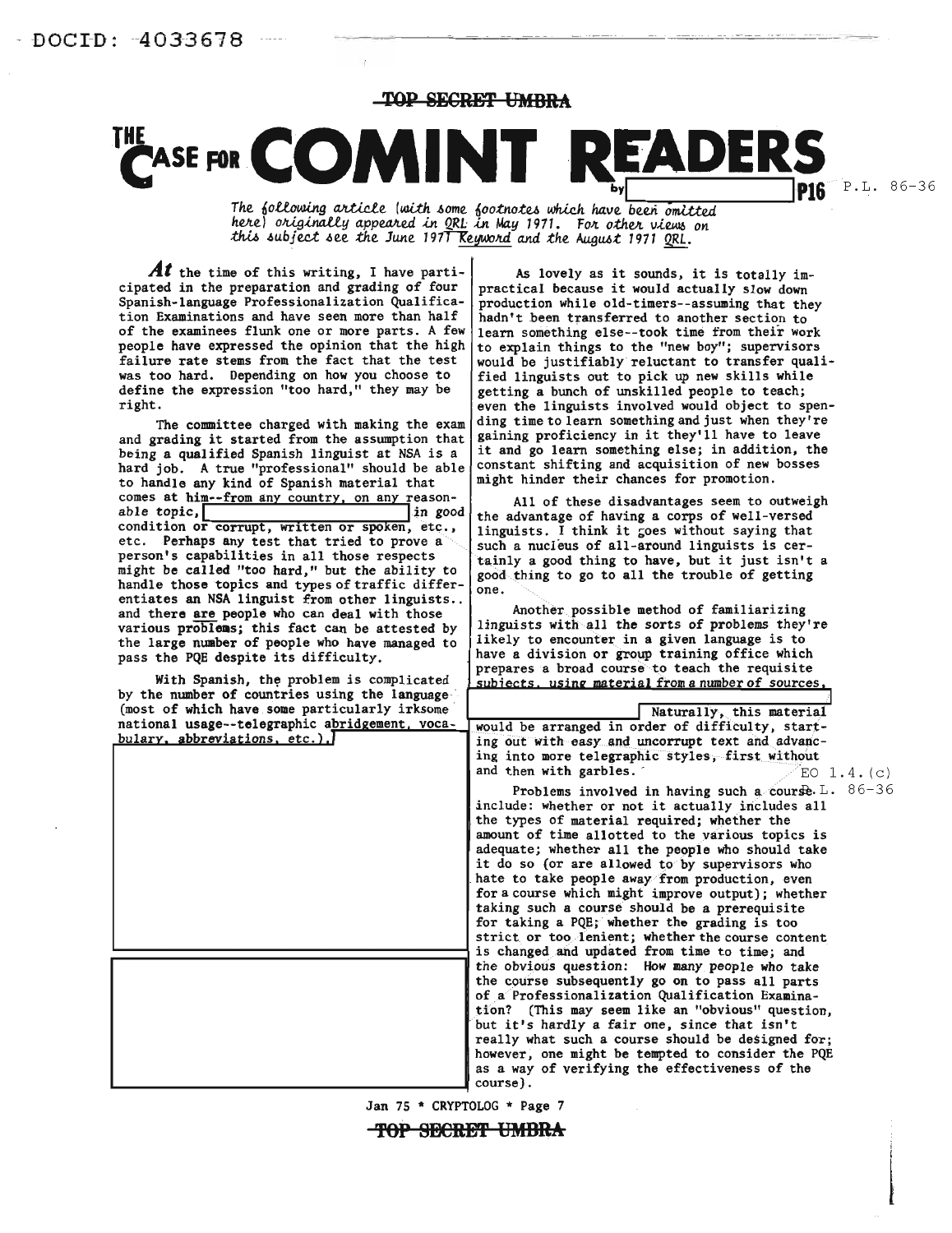

#### TOP SECRET UMBRA

EO  $1.4. (c)$  $P.L. 86-36$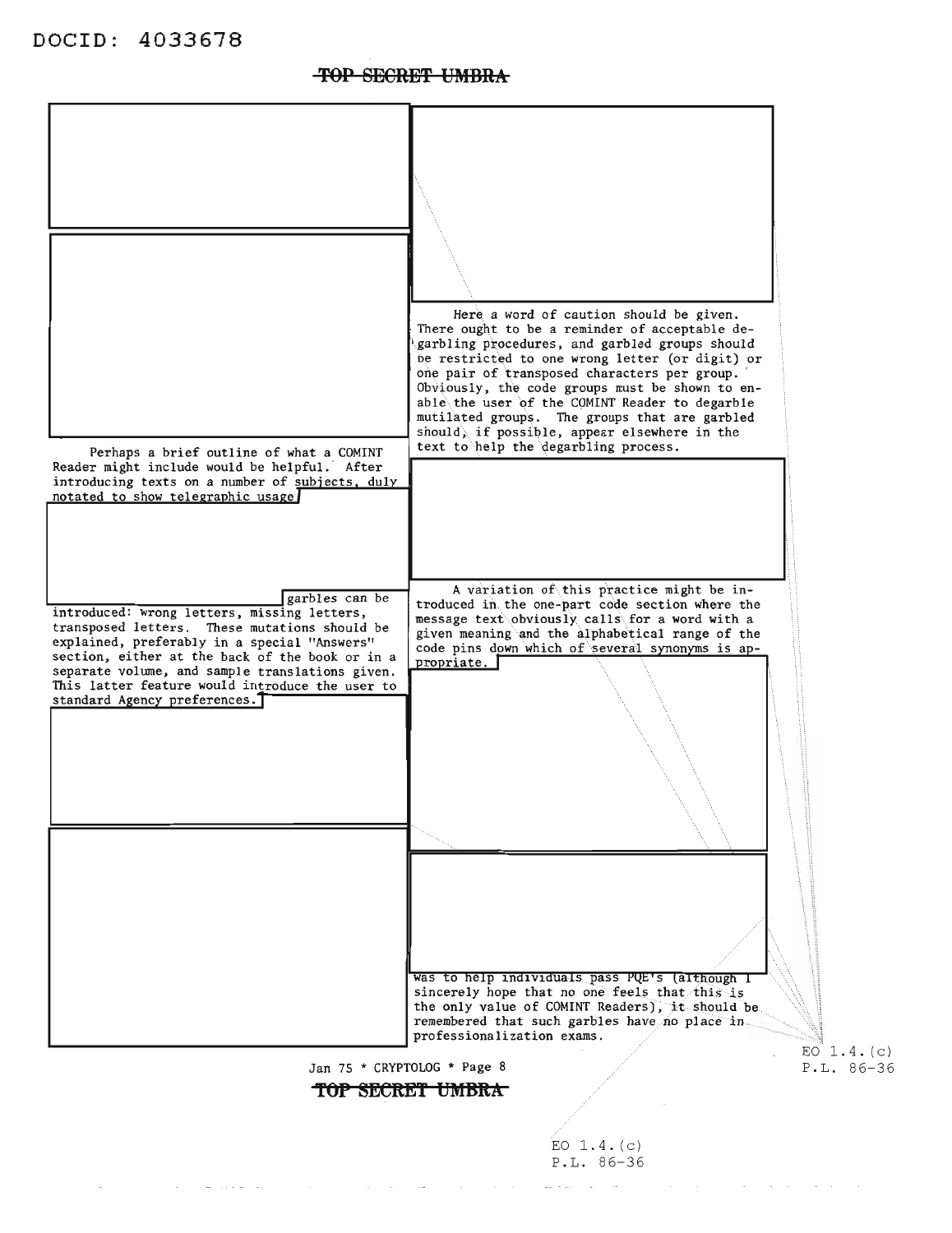#### **TOP BESRE'!' UMBRA**

able translation," it doesn't take long until it becomes "the acceptable translation" and perhaps there should be a few paragraphs explaining why ber of Agency components. To be sure, one per-<br>certain choices are unaccentable: son could be the committee chairman or editor-

The COMINT Reader has one advantage over a regular course; namely, that the student can progress at his own rate of speed, rather than try to keep up with a class (which may mean going on to a new topic before he really understands the old one). In addition, the user can keep the book in his desk, studying it only when his workload permits (although if supervisors will let their people spend one or two hours per day working with the COMINT Reader, that would be commendable).

The availability of a COMINT Reader does not necessarily obviate having a formal course; the two can complement each other. In fact, the use of a CR as a text for such a course is quite a possibility, and a knowledgeable teacher could clarify the explanations and comments that the original compiler may have treated too briefly. A teacher can also acquire additional material to reinforce the lessons in the Reader, or to give specific individuals greater practice in handling the types of traffic with which they are actually working. A current piece of traffic may provide a better example of some phenomenon than the message shown in the COMINT Reader. (In other words, just because such a book has been published, this doesn't mean that the canon has been closed once and for all.) In fact, this is one advantage that a class can have over a CR.

The final printout **of the substantial Community** work? There may be other ques-<br> **Thereform** itions, but these four should hold us for a while. tions, but these four should hold us for a while. wealth of explanatory notes, as well as an ac-<br>centable translation (Apropos of "an accent- A COMINT Reader should not be a one-man  $\overline{p}$  1 4 (c) ceptable translation. (Apropos of "an accept-  $\vert$  A COMINT Reader should not be a one-man  $\vert$  EO 1.4. (c) able translation " it doesn't take long until it show or solo operation, especially for those languages where the input will come from a numcertain choices are unacceptable;<br>in-chief, but there should be several checkerg. 1.4. (c) training officers, and other qualified linguists.  $86-36$ responsible for the selection, arrangement, translating and explicating.

> The obvious way to make sure that the material is comprehensive and correct is to have the greatest possible nwnber of Agency elements using the language represented in that prepara tory committee, and to staff it only with qualified linguists of recognized ability. Naturally they will have access to a broad range of materials classified up to and including TOP SEC RET CODEWORD, which will most likely be the classification of the COMINT Reader. Having a sufficiently high security classification will also allow for a fairly complete inclusion of all sorts of appropriate material.

> As for the last Question, about whether COMINT Readers will really work, I honestly can't say. But I firmly believe that since the rotation system is impractical, and the setting up and holding of classes is a more complicated procedure (and has its drawbacks), COMINT Read ers certainly ought to be given a chance. We won't know until we've tried--and, asswning that the CR idea will work, we ought to try it soon!

> > (TOP SECRET UMBRA)

| (In other words, just because such a book has<br>been published, this doesn't mean that the canon<br>has been closed once and for all.) In fact,<br>this is one advantage that a class can have over<br>a CR.<br>Naturally I don't propose COMINT Readers<br>for every language. In some cases, the traffic<br>does not offer the variety of users that the<br>common languages<br>provide. There are<br>some languages where the volume is so small<br>that one or two linguists get a chance to handle<br>all the different types; there are other lan-<br>guages where the number of potential Agency<br>employees who could profitably use a CR is so<br>small that the time and effort spent in produc-<br>ing one could not be justified. But I do feel<br>that such books would be valuable to NSA in<br>helping people pass PQE's and--more important--<br>to give Agency linguists a better understanding<br>of some aspects of their language so that they<br>can do a better job.<br>There are still a number of questions about<br>COMINT Readers left unanswered. For example, | <i>CROSSED CODEWORDS</i><br>19 UKUSA COMINT CATEGORY DESIGNATORS<br>USED OVER THE PAST 24 YEARS<br>$P.L. 86-36$<br> by <br>A C T I O S U Z S U M O R A Y T O V I P<br>B M B T O A T I S E T U H C A K E T T S EO 1.4. (c)<br>I L S L K B E R D V T E C C O M F A R T<br>$P.L. 86-36$<br>O Y K M E R R E M A A E E T A P L A I E<br>U D A X Y E D R A M L L A M N R S R N L<br>S A E O N E O E Q U N T R U N T R E E S<br>Z Z R O U T E L F I R U A L S O E V E N<br><i>O E E S T L O D A U N T D T B H A M E S</i><br><i>O D</i> N E X E R X A L A X E M B S E V A E<br>M O N E Y Y L A Y N D I I E M E R R Z Y<br>Y S A V I N L E L L L K G D I R B M T E<br>M A I N C A N O E O A A N O L O S U O F<br>R T G X T O U M E N U N T M O O R O E N<br>A L C M U S L E T E T T A T O K L S A R<br>M E N U P P S R D D A U Y B E S O K S O<br>S D R O E O Z E E I E O T Y Z O O N S C<br>1 Q K S A O E N R X N E T Z B O F X 1 A<br>D E N A R K E T E D L A A R B M U U S L |
|---------------------------------------------------------------------------------------------------------------------------------------------------------------------------------------------------------------------------------------------------------------------------------------------------------------------------------------------------------------------------------------------------------------------------------------------------------------------------------------------------------------------------------------------------------------------------------------------------------------------------------------------------------------------------------------------------------------------------------------------------------------------------------------------------------------------------------------------------------------------------------------------------------------------------------------------------------------------------------------------------------------------------------------------------------------------------------------------|-------------------------------------------------------------------------------------------------------------------------------------------------------------------------------------------------------------------------------------------------------------------------------------------------------------------------------------------------------------------------------------------------------------------------------------------------------------------------------------------------------------------------------------------------------------------------------------------------------------------------------------------------------------------------------------------------------------------------------------------------------------------------------------------------------------------------------------------------------------------------------------------------------------------------------------------------------------------------|
| who will prepare them? How can we be sure that<br>all available type of material are included?<br>How can we be sure that the material is correct?                                                                                                                                                                                                                                                                                                                                                                                                                                                                                                                                                                                                                                                                                                                                                                                                                                                                                                                                          | N I L L I K R O Y W E N R A I N R O F I<br><del>(secret/hvcc0)</del>                                                                                                                                                                                                                                                                                                                                                                                                                                                                                                                                                                                                                                                                                                                                                                                                                                                                                                    |
|                                                                                                                                                                                                                                                                                                                                                                                                                                                                                                                                                                                                                                                                                                                                                                                                                                                                                                                                                                                                                                                                                             |                                                                                                                                                                                                                                                                                                                                                                                                                                                                                                                                                                                                                                                                                                                                                                                                                                                                                                                                                                         |

Jan 75 \* CRYPTOLOG \* Page 9

**-TOP SECRET UMBRA**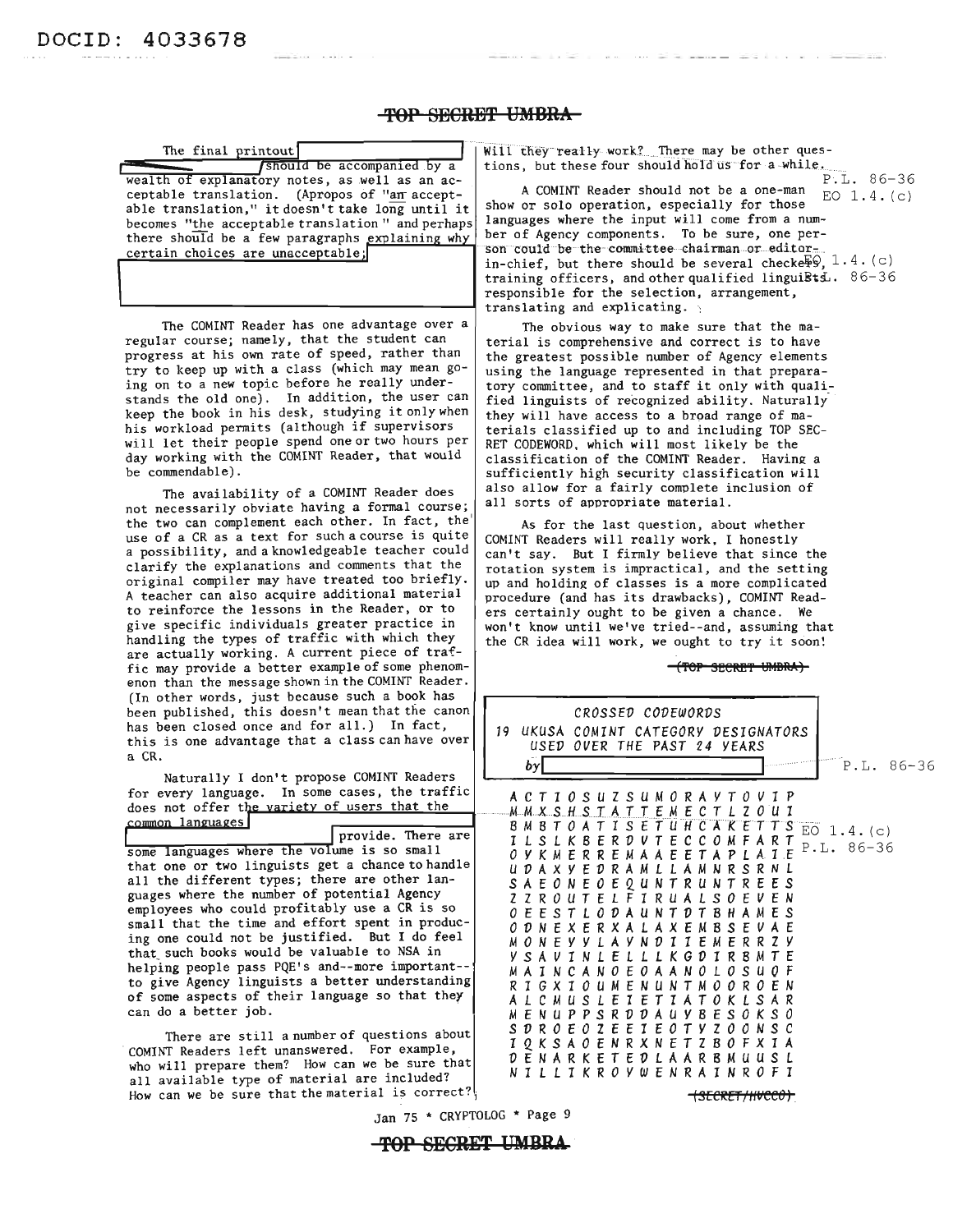

 $<sup>2</sup>$  anuary 1975 marks the tenth anniversary of the founding of the Crypto-Linguistic</sup> Association. CLA brings together linguists and other professionals of varying backgrounds and interests--the young technician eager to expand his horizons, the veteran seeking to promulgate a theory or present a new technique, the manager anxious to spot new talent or acquaint himself with the latest developments in the field. As a professional and learned society the Association has a duty both to the individual cryptolinguist and to the field as a whole, and in fulfillment of that duty it has steadily expanded its scope and its efforts.

To give cryptolinguists an opportunity to know each other; to acquaint them and other professionals with what is most significant in the field; to provide a forum in which members can present their ideas; to recognize achievements in the field of language at.NSA--these are the goals of the Cryptolinguistic Association.

#### Lecture Series

This has been another exceptionally success-<br>ful year for the lecture series, as attendance has testified. Members and friends have heard Clifford Groce of the Voice of America, Howard Rosenblum, NSA DDR, Brigadier Tiltman of PI, and, as a surprise bonus, Victoria Fromkin of UCLA's Department of Linguistics. The schedule for the next few months is as follows:

| Tuesday    | Tenth Anniversary Lecture by Mr.    |
|------------|-------------------------------------|
| 14 January | William Hyland, Director of the     |
|            | Bureau of Intelligence and Research |
|            | of the U.S. Department of State.    |

Tuesday 11 February "The Use of a FAST-Trained Linguist in Military Intelligence." Col. Richard A. Szymczyk, Chief of the Western Area Division of the Directorate for Intelligence, Defense Intelligence Agency.

- Tuesday 11 March "Computers and Linguistic Applications," Dr. A. Hood Roberts, Vice President of the Center for Applied Linguistics, Arlington, Va.
- Tuesday 25 March Gala Tenth Anniversary Concert. "Songs from Around the World." The U.S. Army Chorus under the direction of Capt. Allen Crowell.
- Tuesday 8 April "Translation: Science or Art?" Dr. Esther Matteson, Linguistic ,Consultant with Wycliffe Bible Translators.

(Note: All the speeches presented during the past two years have been recorded on tape, and it is expected that these will be also. The Association is now discussing with the Learning Center the use of its facilities for making the tapes available on cassettes for use within the Agency.)

#### Special Interest Groups

The Association has two special interest groups now active, and two more in the process of formation. All interested members are invited to join one of these groups, or, with the approval of the Board of Governors, to establish a new group in a field of special interest to them.

SIGLEX (the Special Interest Group on Lexicography) was formed in 1972 and has been very active ever since. Some of the subjects<br>in which the group has interested itself are modern methods and standards of lexicography, evaluation of commercially produced dictionaries, review of Agency-produced dictionaries and glossaries, and uses of the plain-language index. Several members attended the International Conference on Lexicography in New York in 1972. President is 8407s.

SIGVOICE, as its name implies, is keyed to language in its spoken form, particularly to the work of transcribers and to research which may assist in better processing of voice intercept. So far this season it has taken up the subjects of voice transcription

Jan 75 \* CRYPTOLOG \* Page 10 **CONFIDENTIAL** HANDLE VIA COMINT CHANNELS ONLY P.L. 86-36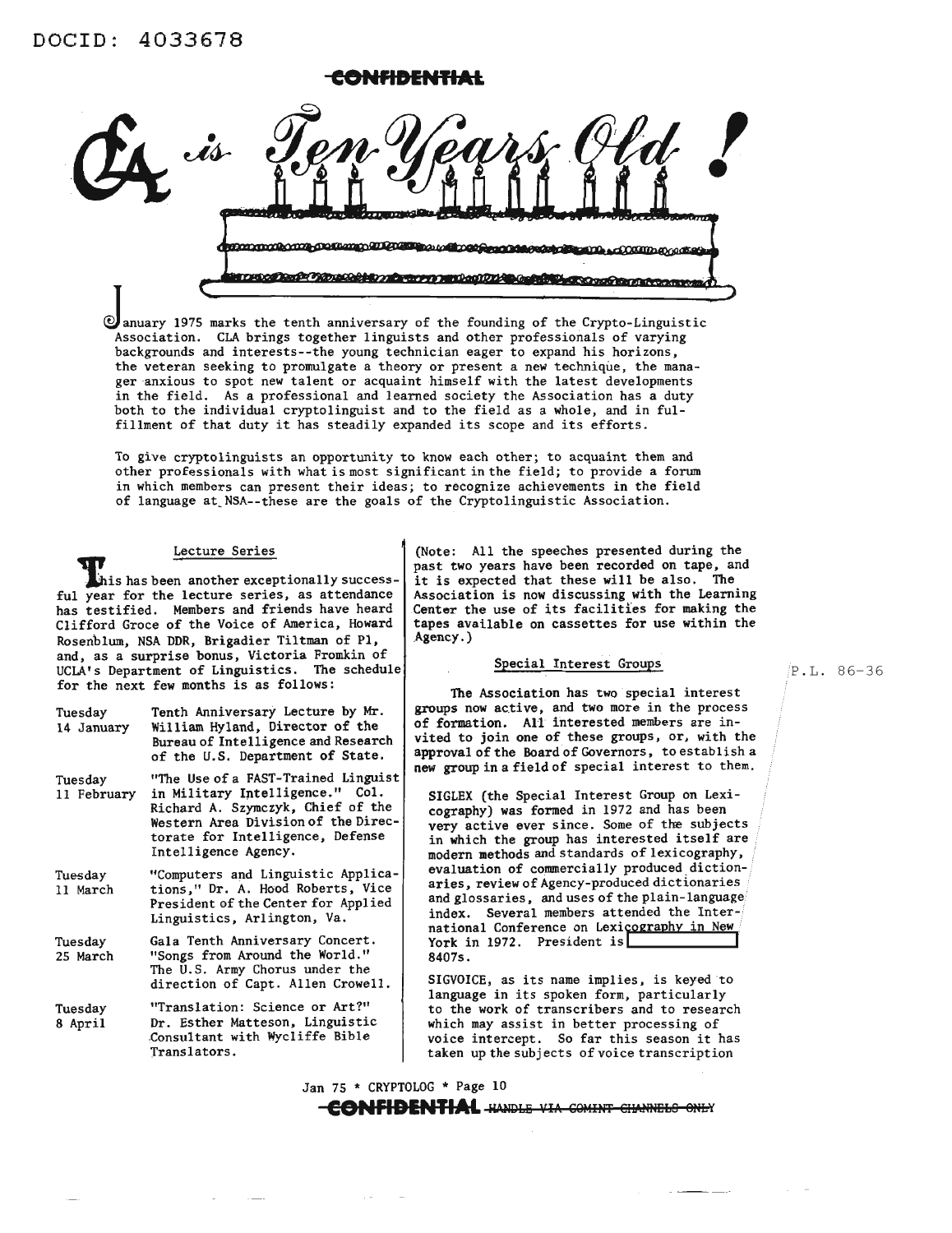P.L. 86-36  $EO$   $1.4. (c)$ EO 1.4. (d)

## -<del>Confidential</del>

# at field stations,<br>and tactical

voice in Vietnam. On 9 January 1975 Dr. Richard Altes of Electromagnetic Systems Laboratories, Sunnyvale, California, will us-cuss perception in pats, <u>Norbhins.</u> and

I both of R54, will speak on voiceprints and au ditory illusions, respecvoiceprints and auditory illusions, respec-<br>tively. Jack Gurin, 5236s, is President of SIGLEX.

A new group now forming is SIGTRAN, which proposes to study the general principles and practices of translation, both inside and outside NSA. "Translation shall be interpreted in the broadest possible sense...<br> $[And7...shall closed y relate to other fields$ of cryptologic knowledge, such as cryptography, computer science, and certain other branches of applied linguistics." The first meeting is scheduled for Wednesday, 22 January, at which time Whitney Reed will speak on free-lance translation. Interim chairman of the SIGTRAN group is Florence Kuipers, 4998s.



#### The Essay Contest

The essay contest is held annually; its pur pose is to encourage writing on the application of linguistic knowledge to the solution of Agency problems. Any paper on language, cryptology, or a significantly related subject may be submitte and any NSA employee, regardless of membership in the CLA, is eligible to enter the contest. (Papers which have appeared in any Agency publi cation during the preceding 12 months will auto matically be considered entries.) Prizes of a hundred, fifty, and twenty~five dollars go to the winners. Entries for this year should be submitted in three copies by Friday, 14 March, to CLA Secretary, Room 2A197-1.

 $EO$   $1.4. (c)$ P.L. 86-36

#### The Jaffe Award

The Jaffe Award is a memorial to the first president of the CLA, Dr. Sydney Jaffe. It is CLA's highest recognition of exceptional achievement, and takes the form of a citation and the inscription-of-the-winner's name on a plaque on permanent display in the main lobby.  $/ P.L. 86-36$ 

Candidates are nominated for outstanding achievement in one or more of the following:

- Integration of language work with other disciplines
- Linguistic research pertinent to the Agency's work
- Contributions to the effectiveness and morale of linguists
- Management of language operations
- Versatility in working with several languages
- Contributions to language training
- Saving of time and money in language operations
- Contributions involving rare /languages
- Development of new equipment, procedures or systems expediting language work
- Scholarly eminence which has made the candidate of unique value as a consultant
- Public achievement which enhances the prestige of the language field.

Individuals may be/nominated by any three members of the cryptologic community, by the chairman of the language career panel, or by any supervisor at office level or its equivalent. Nominations should be submitted by 30 March; for details call the CLA President,<br>4332s.

#### The Spring Banquet

The CLA "season" culminates each year in a banquet in late spring for members and their families and friends. Dinner is preceded by a cocktail hour and followed by a program which typically includes a distinguished speaker on a subject of general interest, the introduction of new officers, and the announcement of the winners of the essay contest and the Jaffe Award.



P.L. 86-36

Jan 75 \* CRYPTOLOG \* Page 11 **EONFIDENTIAL** HANDLE VIA COMINT CHANNELS ONLY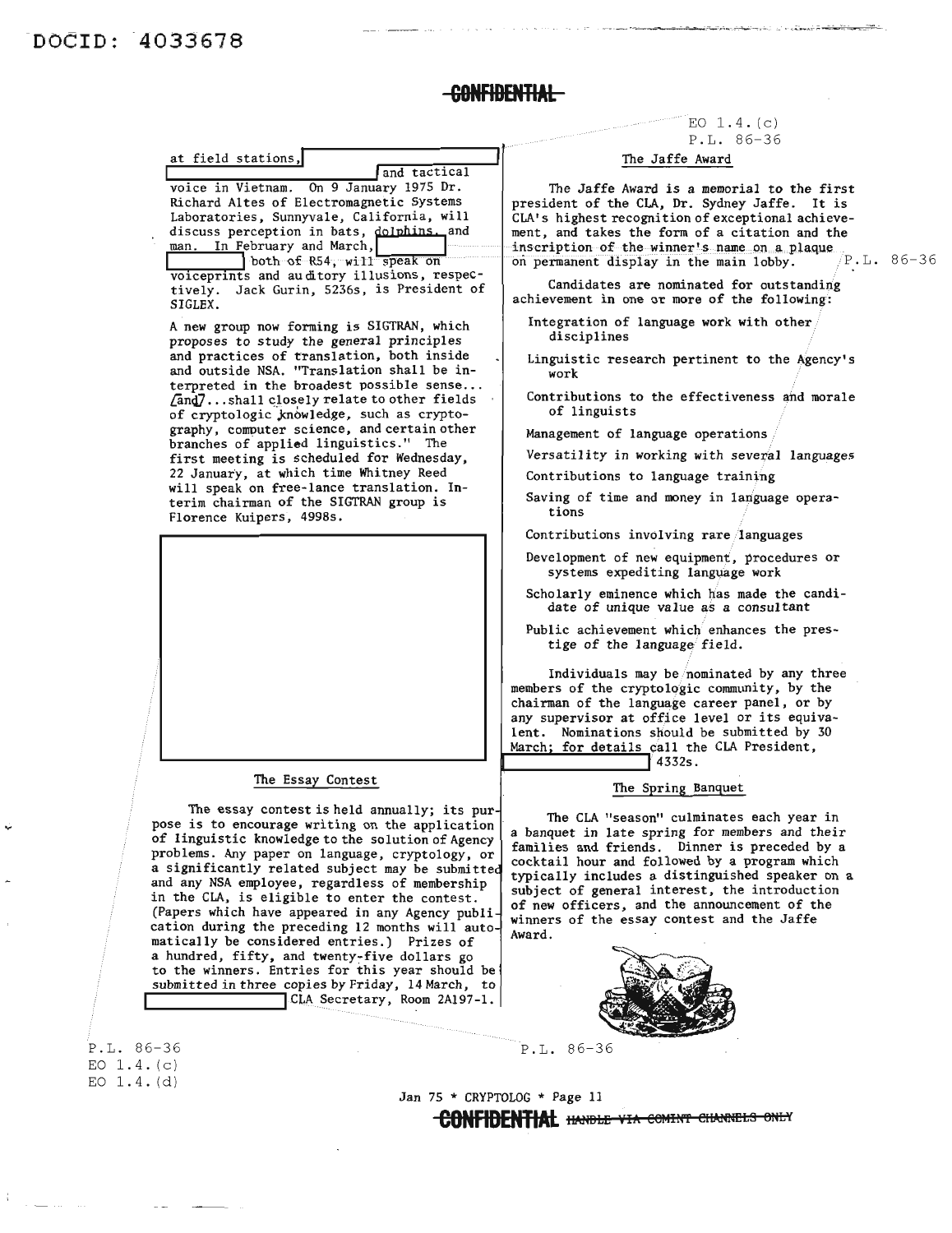

Jan 75 \* CRYPTOLOG \* Page 12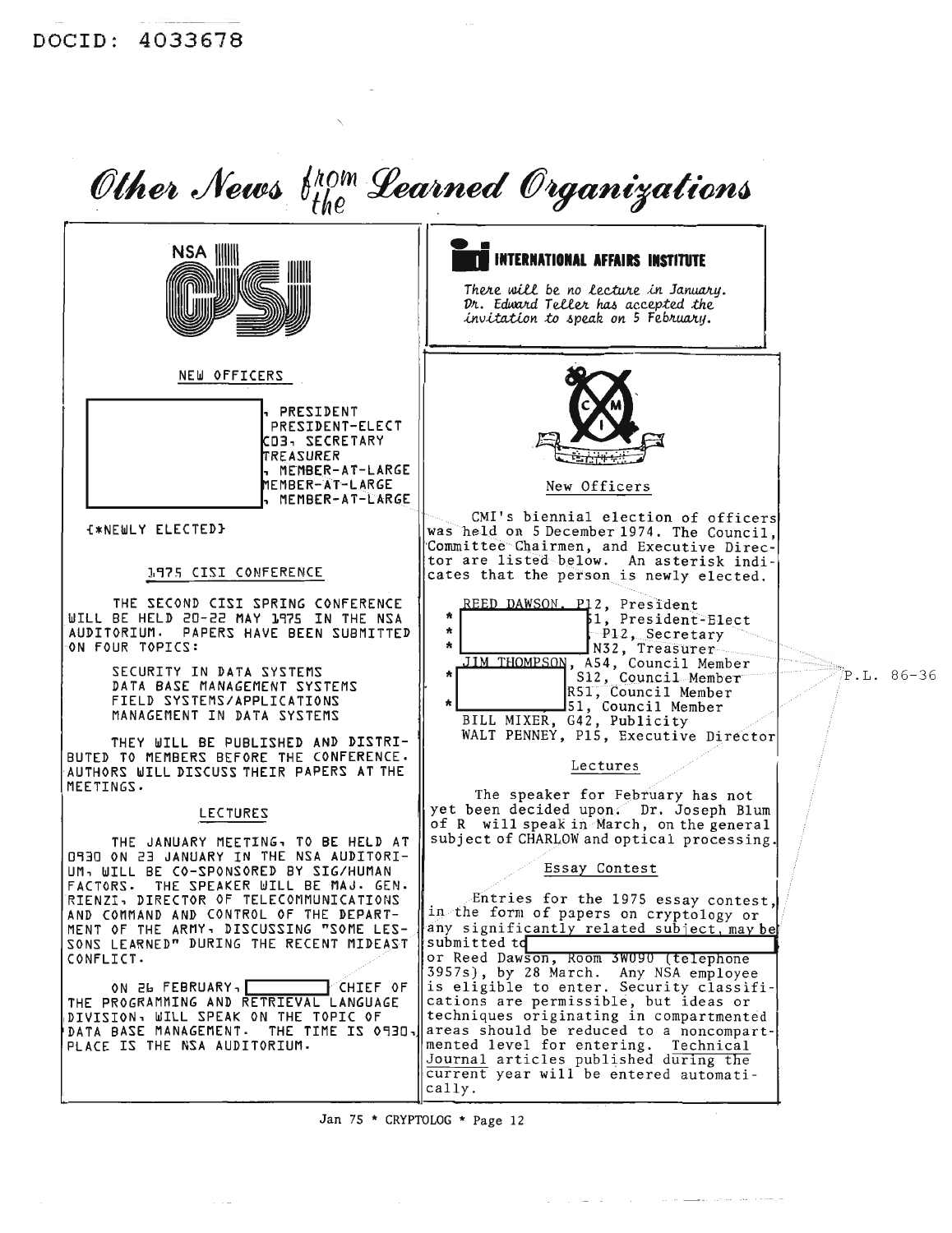# $D_{12}^{10}C_{12}^{10} \hat{B}_{6-36}^{(c)}$ 4033678

| <b>GRAAANTIFITR</b>                                                                                                                  |              | <b>TAMPET LOC 1854</b><br>(Listed by Contributor)                                                                                                                                                                                                                                 |  |
|--------------------------------------------------------------------------------------------------------------------------------------|--------------|-----------------------------------------------------------------------------------------------------------------------------------------------------------------------------------------------------------------------------------------------------------------------------------|--|
| Self-Paced Instruction: "The Future Is Now!", Aug 15                                                                                 |              | John, George:                                                                                                                                                                                                                                                                     |  |
| The Old                                                                                                                              |              |                                                                                                                                                                                                                                                                                   |  |
| Maps in Mind: A PhotoessayDec l                                                                                                      |              | and the company of the company of the company of the company of the company of the company of the company of the company of the company of the company of the company of the company of the company of the company of the comp<br>Reflections on a Translators' Conference Nov 10 |  |
| Buck, Stuart H.:<br>(comments in) Cryptanalysis & Code RecoverySep 5<br>Some Thoughts on LexicographySep 11                          |              |                                                                                                                                                                                                                                                                                   |  |
|                                                                                                                                      |              |                                                                                                                                                                                                                                                                                   |  |
|                                                                                                                                      |              | Mountjoy, Marjorie:                                                                                                                                                                                                                                                               |  |
| Craig, Derek K.:<br>COMINT Analysis of Communication COMINT Analysis of Communication COMINT Analysis of Communication Communication |              |                                                                                                                                                                                                                                                                                   |  |
| CISI Forming New Special Interest Group                                                                                              |              | Character-Building in the People's                                                                                                                                                                                                                                                |  |
|                                                                                                                                      |              |                                                                                                                                                                                                                                                                                   |  |
| Dudley, Barbara P.:<br>Nice Busman's Holiday for One NSA EmployeeAug 19                                                              |              |                                                                                                                                                                                                                                                                                   |  |
|                                                                                                                                      |              | Santiago-Ortiz, Ramon & Electronic Martin March 11<br>The Language of Beisbol in Everyday TalkAug 11                                                                                                                                                                              |  |
| What Should You Expect?<br>Secrets of the Altars: The Moustier CryptogramsSep 10                                                     |              | Calling All SRA's: Reporting Symposium? Aug 20                                                                                                                                                                                                                                    |  |
|                                                                                                                                      |              | Tetrault, Emery W.:                                                                                                                                                                                                                                                               |  |
| Exinterne, Anne (pseudonym):                                                                                                         |              |                                                                                                                                                                                                                                                                                   |  |
|                                                                                                                                      |              | Guidesmanship or How to Write Technical Menuals<br>Without Actually Giving Anything AwayNov 18                                                                                                                                                                                    |  |
| What? Where? Why?Nov 5                                                                                                               |              | Unsigned:                                                                                                                                                                                                                                                                         |  |
| Filby, Vera R.:                                                                                                                      |              |                                                                                                                                                                                                                                                                                   |  |
|                                                                                                                                      |              |                                                                                                                                                                                                                                                                                   |  |
|                                                                                                                                      |              |                                                                                                                                                                                                                                                                                   |  |
| Garofalo, Caterino G.:                                                                                                               |              | Assorted Editorial NotesNov 4                                                                                                                                                                                                                                                     |  |
|                                                                                                                                      |              | Citizens of the WorldDec 6<br>Letter to the EditorDec $9$                                                                                                                                                                                                                         |  |
|                                                                                                                                      |              |                                                                                                                                                                                                                                                                                   |  |
| Character-Building in the People's                                                                                                   |              | (comments in) Cryptanalysis & Code Recovery Sep 5                                                                                                                                                                                                                                 |  |
| Data & Definitions: Calling Things by                                                                                                |              | Webster, James B.:<br>Project CARRIAGE:                                                                                                                                                                                                                                           |  |
| Jackson, William J.:                                                                                                                 | $\mathbf{a}$ | Subject: SRA Symposium<br>$\ldots$ Oct 19                                                                                                                                                                                                                                         |  |
| An Approach to Callsign AnalysisDec                                                                                                  | - 7          |                                                                                                                                                                                                                                                                                   |  |
| New Trends in the Teaching of ('ryptanalysis;"<br>A Walk Through the '75 Curriculum Nov 7                                            |              | Right-to-Left Text Sorts Are Not Impossible  Aug 14                                                                                                                                                                                                                               |  |

 $\mathcal{L}(\mathcal{L}(\mathcal{L}(\mathcal{L}(\mathcal{L}(\mathcal{L}(\mathcal{L}(\mathcal{L}(\mathcal{L}(\mathcal{L}(\mathcal{L}(\mathcal{L}(\mathcal{L}(\mathcal{L}(\mathcal{L}(\mathcal{L}(\mathcal{L}(\mathcal{L}(\mathcal{L}(\mathcal{L}(\mathcal{L}(\mathcal{L}(\mathcal{L}(\mathcal{L}(\mathcal{L}(\mathcal{L}(\mathcal{L}(\mathcal{L}(\mathcal{L}(\mathcal{L}(\mathcal{L}(\mathcal{L}(\mathcal{L}(\mathcal{L}(\mathcal{L}(\mathcal{L}(\mathcal{$ 

 $\sim$ 

-CONFIDENTIAL

EO  $1.4. (c)$ <br>P.L. 86-36

#### Jan 75 \* CRYPTOLOG \* Page 13

CONFIDENTIAL HANDLE VIA COMINT CHANNELS ONLY

Pl-Jan 75-S3-23375

 $\frac{1}{2} \frac{1}{2} \left( \frac{1}{2} \frac{1}{2} \right) \left( \frac{1}{2} \frac{1}{2} \right) \left( \frac{1}{2} \right) \left( \frac{1}{2} \right) \left( \frac{1}{2} \right) \left( \frac{1}{2} \right) \left( \frac{1}{2} \right) \left( \frac{1}{2} \right) \left( \frac{1}{2} \right) \left( \frac{1}{2} \right) \left( \frac{1}{2} \right) \left( \frac{1}{2} \right) \left( \frac{1}{2} \right) \left( \frac{1}{2} \right) \left( \frac{1}{2}$ 

 $\dots$   $-$